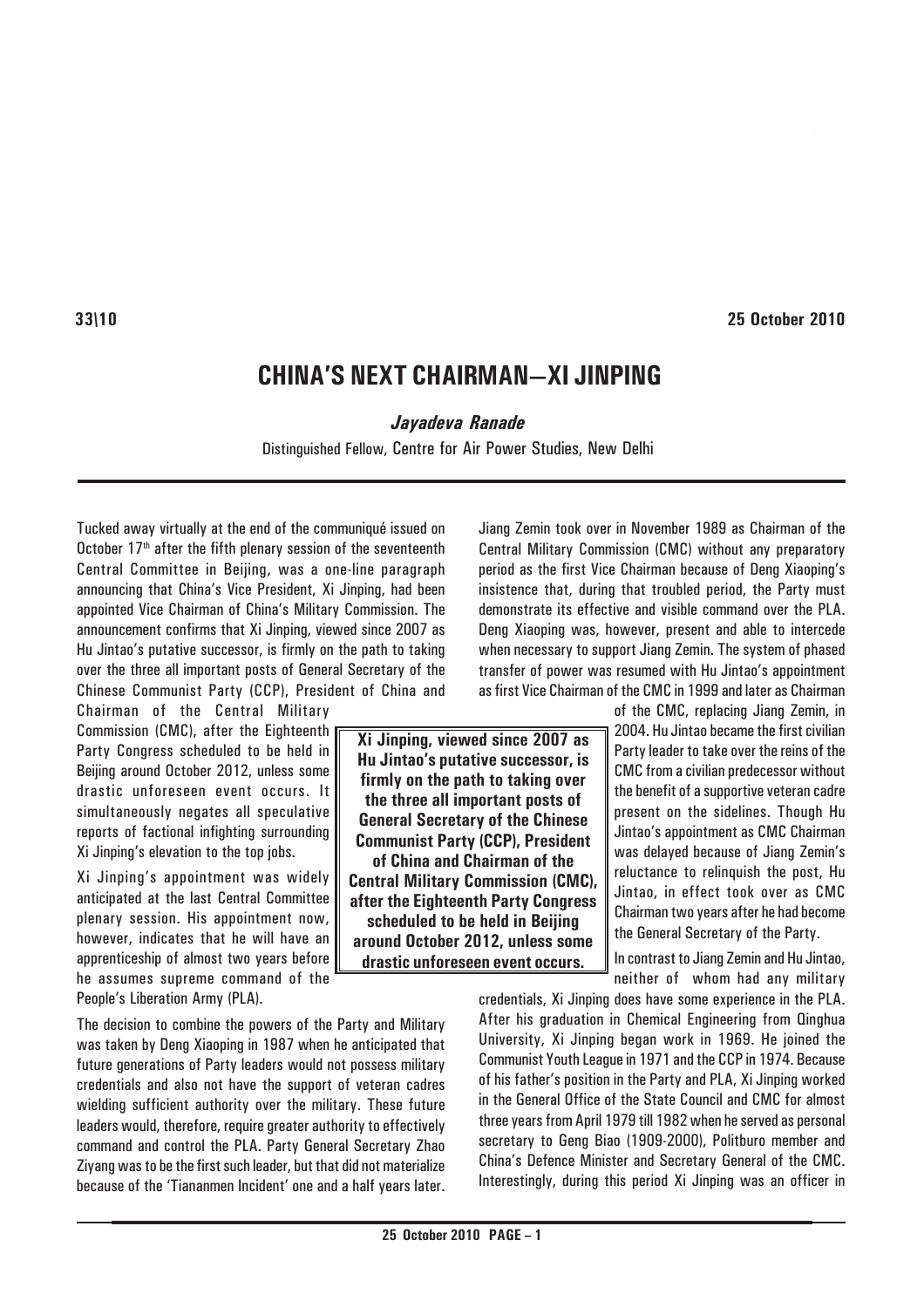#### **ISSUE BRIEF**

### Centre for Air Power Studies

'active' service. Xi Jinping's military connections were sought to be buttressed in the official account of his career, released by Xinhua on the occasion of the announcement of his recent appointment. This stated that Xi Jinping had almost always been a member of the National Defence Mobilisation committees in the various provinces to which he was posted. In that capacity he would have attended meetings convened by the concerned Military Region and interacted with senior PLA officers.

These periods of service together with his father's military associations have consolidated Xi Jinping's entrée into China's senior military hierarchy. Coincidentally, Xi Jinping's second wife, 47-year old Peng Liyuan, is an accomplished Chinese folk singer who graduated from the Beijing Conservatory of Music and holds the rank of Major General in the PLA!

Xi Jinping, born on June 1, 1953, is the third child of Xi Zhongxun (1913-2002) and his wife Qi Xin. He has two elder sisters and a younger brother. Xi Zhongxun was a veteran Party cadre and one of the founders of a communist guerrilla army of north China and, during the epochal Long March in the mid-1930s, gave Mao Zedong and his troops shelter in the Ya'nan area. Xi Zhongxun was accused of plotting against Mao in 1962 and purged for the second time. He was later rehabilitated, but again purged during the Cultural Revolution and this time exiled to the countryside. Xi Jinping's life was scarred by the Cultural Revolution when, following his father's purge, he was

sent to the countryside to be reeducated as a peasant and kept away from his family for several years. According to Xinhua, from 1969 to 1975, Xi worked as an "educated youth" sent to the countryside at Liangjiahe Brigade in his home province of Shaanxi where he served as party branch secretary. Xi Zhongxun, who was highly respected in the Party, was a friend and comrade of Deng Xiaoping's who rehabilitated him and appointed him Vice Premier. Xi Zhongxun, was the architect of the Special Economic Zones.

Significantly, Xi Zhongxun opposed the crackdown by the People's **Xi Jinping had almost always been a member of the National Defence Mobilisation committees in the various provinces to which he was posted. In that capacity he would have attended meetings convened by the concerned Military Region and interacted with senior PLA officers. These periods of service together with his father's military associations have consolidated Xi Jinping's entrée into China's senior military hierarchy**.

Liberation Army at Tiananmen in June 1989. Also, among the websites shut down by the authorities in late 2009, when the conservative viewpoint on handling minorities began to gain ascendance, were some operated by NGOs and cadres with more liberal viewpoints associated with the late Party General Secretary Hu Yaobang and Vice Premier Xi Zhongxun, father of current Chinese Vice President Xi Jinping.

As the son of a senior Party cadre,

Xi Jinping is a 'princeling'. The 'princelings' constitute a fairly powerful grouping in the Party and military apparatus in China. They have also been assiduously cultivated and promoted by Hu Jintao especially in the PLA. Xi Jinping can currently bank on the support of a number of senior military cadres who are also 'princelings'. These include: Ma Xiaotian, Deputy Chief of General Staff of the PLA; Li Jinan, Director of the PLA's powerful General Political Department; Wu Shengli, Commander of the PLA Navy and CMC member; Xu Qiliang, Commander of the PLA Air Force and CMC member; Peng Xiaofeng, Political Commissar of the Second Artillery; Liu Yuan, Political Commissar of the Academy of Military Sciences; Zhang Youxin, Commander of the Shenyang Military Region; and Zhang Haiyang, Political Commissar of Chengdu Military Region. Xi Jinping will additionally benefit from the Party's strengthened grip over the PLA brought about by Hu Jintao. Hu Jintao launched successive and thorough year-long

'education' campaigns throughout the PLA for three consecutive years to instill the concept that the Party exercises 'absolute' control over the army. He also augmented the powers of the General Political Department and political commissars by giving them veto authority over PLA officers' promotions. Hu Jintao has simultaneously, since his term as Vice Chairman of the CMC, built up a core of loyalists in the senior echelons of the PLA. He is thus far estimated to have promoted over 50 officers to the rank of General and a number of others in grade

**Xi Jinping's military affiliations and pronounced linkages with senior PLA officers suggest that the military will continue to receive high budgetary allocations. The emphasis on modernization of the PLA will remain and the focus on 'integrated joint operations' and fighting 'short duration regional wars under hi-tech informatised conditions' will continue. Xi Jinping's tenure will, therefore, probably see continuation of the present policy which combines diplomacy with a strong suggestion of military muscle.**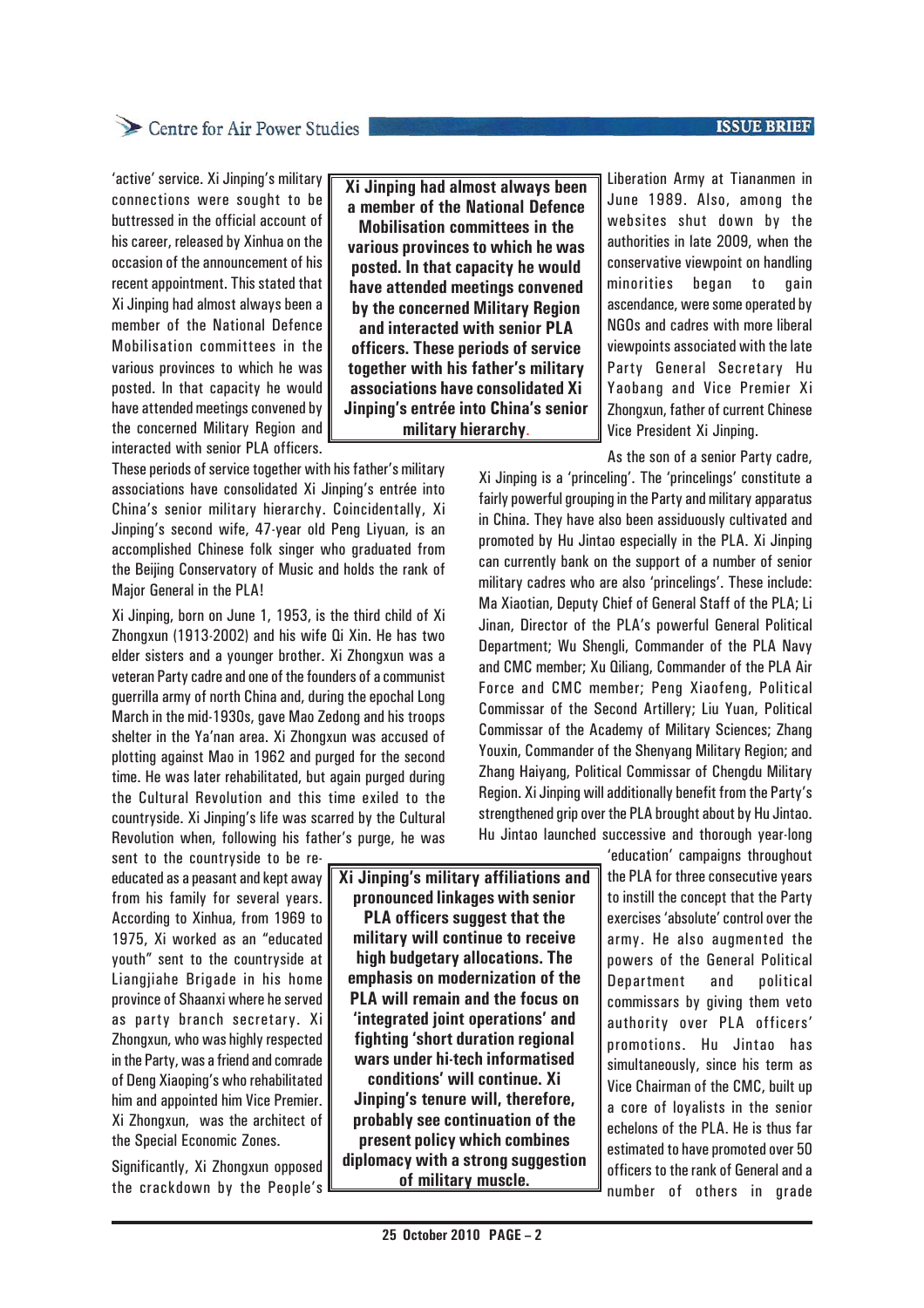#### **ISSUE BRIEF**

## Centre for Air Power Studies

promotions to senior appointments while awaiting rank promotions that come in routine course. This consolidation of civilian political control over the PLA will help Xi Jinping too.

Additionally Xi Jinping has supporters in the top echelons of the CCP which include Song Ping, Zhu Rongii, Li Peng, Hu Jintao, Zhou Yongkang and the former Head of the CCP CC's Organisation Departmment, He Guojiang. Other supporters include some of the 'princelings' in the Party.

Whether Xi Jinping's elevation finally to the top posts will signal a change in China's domestic and foreign policies is debatable. Prior to this appointment and in an indication that he is being groomed for the top jobs, Xi Jinping had visited countries viewed by China as important including

Japan, Australia, Mongolia, Myanmar and Bangladesh as well as countries in Latin America and Europe. The communiqué mentioning Xi Jinping's appointment particularly dwelt on the international political situation and the challenges that are likely to confront China. It contained a suggestion that the review of China's Asia policy, that had begun late last year, had either been finalized or was nearing finalization. Xi Jinping's military affiliations and pronounced linkages with senior PLA officers suggest that the military will continue to receive high budgetary allocations. The emphasis on modernization of the

PLA will remain and the focus on 'integrated joint operations' and fighting 'short duration regional wars under hi-tech informatised conditions' will continue. Xi Jinping's tenure will, therefore, probably see continuation of the present policy which combines diplomacy with a strong suggestion of military muscle.

While Xi Jinping has not yet visited India, he has met Indian officials and leaders in Beijing. For example, on August 8, 2008 Xi Jinping met Congress President Ms Sonia Gandhi and her son, Rahul, in Beijing when they had gone to see the Summer Olympics. He had then thanked India for taking "effective" steps to ensure smooth passage of the Olympic torch relay in New Delhi and for backing Beijing's efforts to stage a "unique and well-run" Games. Xi Jinping said India had ensured the success of the Indian leg of the Olympic torch relay in New Delhi and "for that,

we express our deep gratitude". The reference was to the threats by pro-Dalai Lama Tibetan protesters to sabotage the torch relay in New Delhi on April 17. The following month, on September 8, he met M.K.Narayanan, then India's National Security Advisor and Special Representative, who was in Beijing to attend the 12th Sino-Indian meeting on the boundary issue. During the meeting, Xi Jinping appreciated the all-round development of China-India relations. He pledged that China was committed to developing the strategic and cooperative partnership of peace and prosperity with India, adding that friendly Sino-Indian relations would benefit both, Asia and the world as a whole. "The two sides should view the bilateral ties from a strategic and long-term perspective,

and expand the common ground and properly handle the differences so as to push forward the long-term and stable relations," he added. On the boundary issue, Xi Jinping hoped that under the guidance of the leaders of both countries, a fair and reasonable framework acceptable to both sides would be worked out at an early date through equal consultation and friendly dialogue. He concluded with the remark that "both should maintain peace and tranquility in the border area before the boundary issue is resolved". More recently on May 28, 2010, Xi Jinping met visiting Indian President Ms Pratibha Patil and Foreign Secretary Ms Nirupama Rao at a

reception in Beijing to mark the 60<sup>th</sup> anniversary of establishment of ties.

Xi Jinping is well versed with Taiwan issues and developed connections with numerous Taiwanese businessmen during his almost seventeen years in Fujian and Zhejiang provinces. He also headed the Leading Group on Hongkong and Macau. His wife visited Taiwan for eight days as part of a cultural delegation in 1997 and his brother-in-law has been living for some years in Taiwan's southern Chiayi county.

Xi Jinping met North Korean 'leader' Kim Jong Il during the latter's visits to Beijing in 2008 and subsequently. An oblique suggestion of North Korea's desire to continue the present level of bilateral relations during Xi Jinping's upcoming term was contained in a congratulatory message. The official North Korean newspaper Rodong Sinmun

 **Xi Jinping appreciated the allround development of China-India relations. He pledged that China was committed to developing the strategic and cooperative partnership of peace and prosperity with India, adding that friendly Sino-Indian relations would benefit both, Asia and the world as a whole............On the boundary issue, Xi Jinping hoped that under the guidance of the leaders of both countries, a fair and reasonable framework acceptable to both sides would be worked out at an early date through equal consultation and friendly dialogue.**